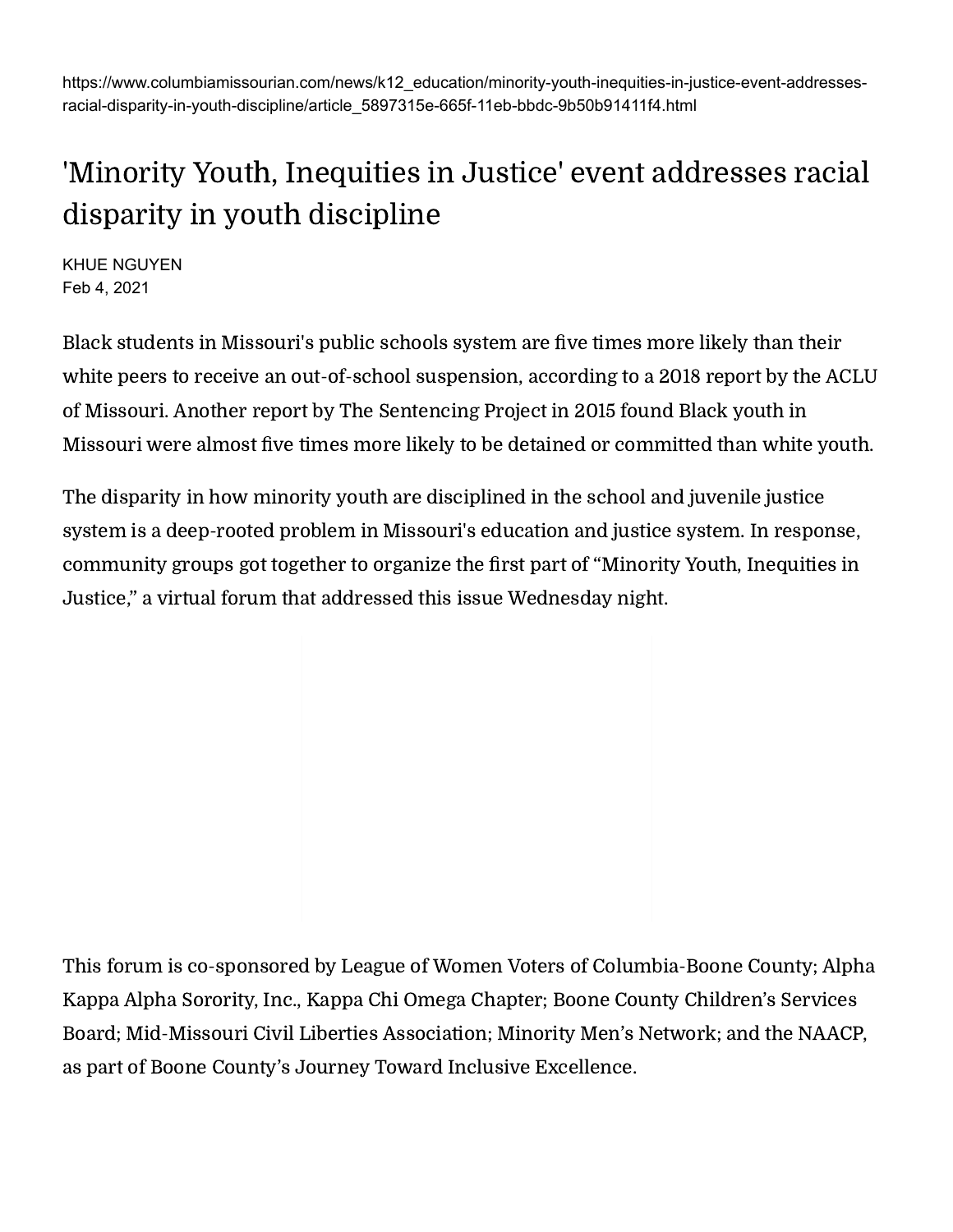Mahree Skala, a local member of the League of Women Voters and one of two forum moderators, said the idea behind this event originated in the league's Civil Liberties Committee and was suggested by Janet Thompson, a fellow league member and Boone County commissioner who worked as a public defender for many years.

"We hope the forum will contribute to the participants' journey by increasing knowledge of this important issue and inspiring them to take action through their relationships, work and volunteer work," Skala said.

Wednesday's speakers included Ranita Norwood, supervisor of student services with Columbia Public Schools; Ruth McCluskey, chief juvenile officer with the 13th Circuit Court; Sarah Johnson, a public defender with the Children's Defense Team in St. Louis; Asia Smith, a Battle High School student; and Steve Calloway with the Minority Men's Network.

They addressed topics such as:

• Columbia Public School District's implementation of professional development for teachers and administrators to combat discipline disparity, which includes equity and restorative practices.

• The four requirements for the Juvenile Justice and Delinquency Prevention Act — deinstitutionalization of status offenders, removal from adult jail and lock-up, sight and sound separation of adult inmates and removal of racial and ethnic disparities — and the steps the 13th Circuit Court has taken to improve racial and ethnic disparities in the system, both locally and statewide.

• Children's Defense Team's work in the public defenders system.

- Smith's experience as a minority youth.
- The school-to-prison pipeline in Columbia Public Schools.

Seventy-eight people attended the forum, said Lauren Williams, community services manager for Daniel Boone Regional Library and the forum's second moderator.